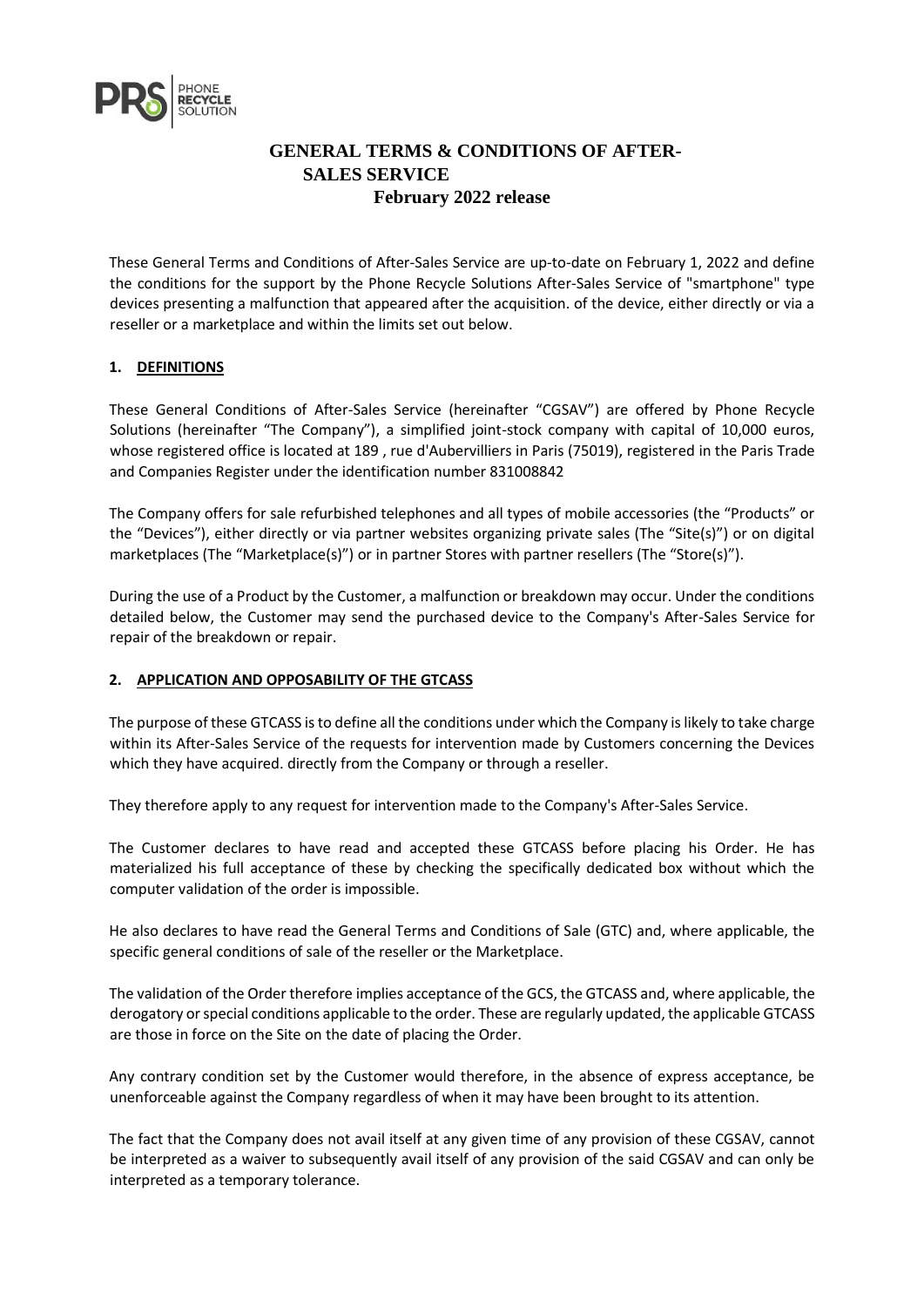### **3. PROCEDURE FOR RETURNS AND AGREEMENT FOR SUPPORT BY THE ASS**

The Customer is informed that, in the context of carrying out the maintenance and/or repair operations essential to the performance of its service, the After-Sales Service may be required to delete all the data on the 'device.

It is therefore expressly stipulated that the Company cannot be held responsible for the disappearance, erasure or corruption of the data previously appearing on the device sent to the After-Sales Service. The possibility of disappearance, erasure or corruption of data is therefore formally brought to the attention of the Customer who expressly declares to have taken all the necessary measures for the conservation, backup or preservation of his data prior to the sending his device to the After-Sales Service and renounces in advance any action of any kind whatsoever against the Company on this basis.

Before sending any device to the after-sales service, it is imperative to make an online declaration on the site www.sav.phonerecyclesolution.com category "Declare a breakdown" in order to obtain an agreement in principle and a return.

Failing to complete this mandatory formality, no support will be made on this device which will only be returned to its sender in return for payment of the applicable shipping costs, increased by processing costs where applicable.

An omission or misrepresentation relating to the condition of the Device will result in the total exclusion of the warranty and no reimbursement will be made, for any reason whatsoever.

Once the declaration of failure has been made, the after-sales service will indicate the detailed procedure to follow within a maximum period of 72 hours (excluding weekends and public holidays) and will send an email summarizing the manipulations to be carried out on the telephone prior to its packaging and shipping to disable iCloud© (for Apple© devices). From the receipt of this email, the Customer has 15 days to send his device to the After-Sales Service.

Support for a phone on which the iCloud© service is still activated is not possible. The Customer's attention is therefore drawn to the fact that failure to deactivate iCloud before sending the phone to the After-Sales Service will systematically lead to a refusal to accept the device, which will only be returned to its sender in return. the payment of the applicable shipping costs, plus, where applicable, processing costs.

Before shipment, the Customer must pack the device with all the necessary care and take into account the fact that the postal services are likely to brutalize the packages. The taking over of a device can be immediately excluded by the After-Sales Service in the case of a device which arrives broken, degraded, oxidized or which manifestly presents one of the indications making it possible to exclude the applicability of the rules of taking over. charge by the after-sales service as defined in article 4.

The Company strongly recommends taking out one of the insurance policies offered by the postal services to cover the loss, theft or damage to the device during transport to the after-sales service premises.

Once received, the device not presenting one of the causes of exclusion listed in article 4 (cause which would have been discovered either immediately on receipt, or after carrying out operating tests), will be taken care of by the Service. After-Sale.

Except in cases where these tests and/or verifications are impossible (in particular telephone which does not turn on even after changing the battery), the After-Sales Service informs the customer without delay and by any means of the possibility or impossibility to take charge of the device received according to the results of the tests carried out.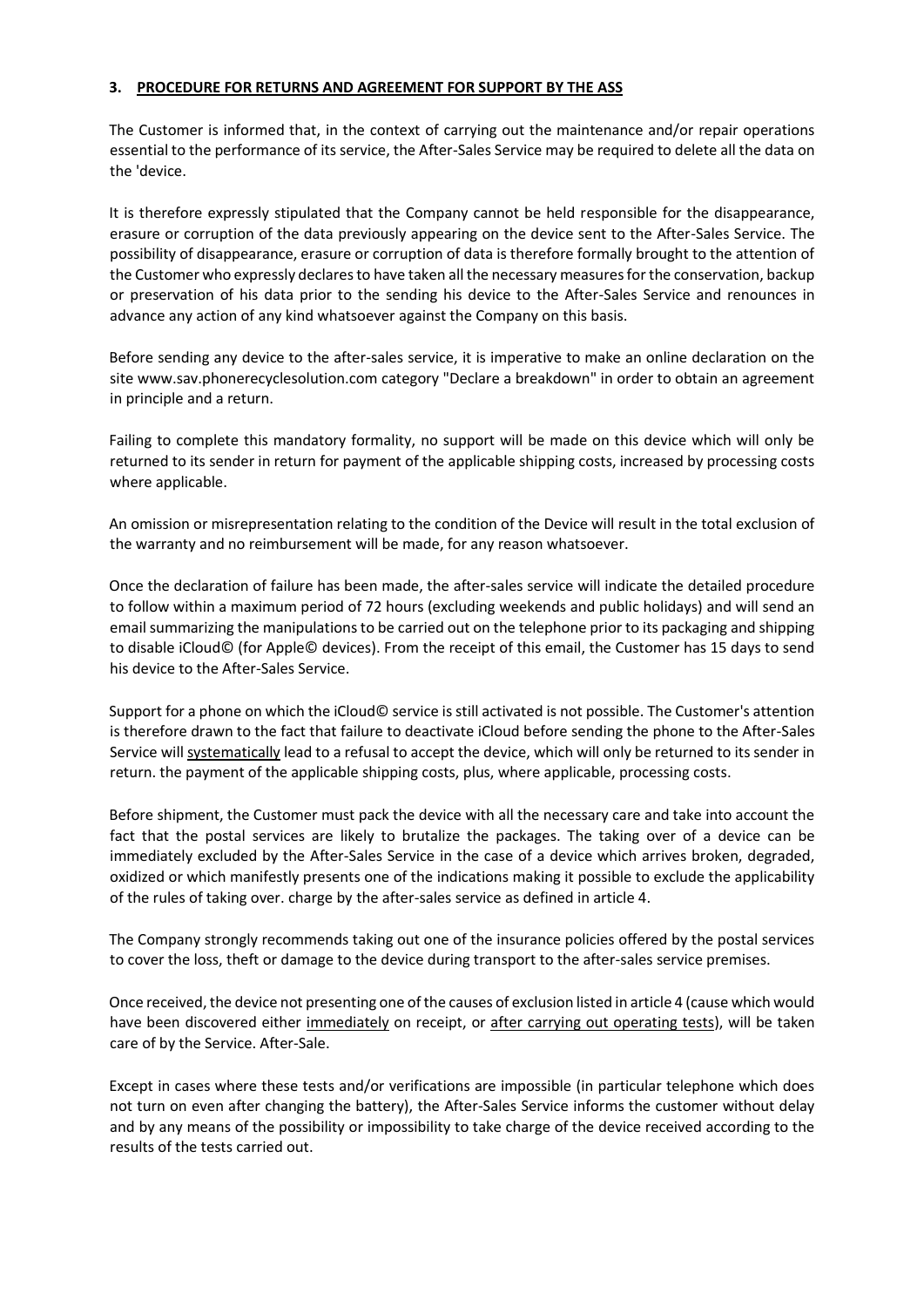The sending of a device by the Customer implies the prior and unconditional acceptance that the visual checks carried out by the reception operator as well as the tests carried out by the After-Sales Service constitute valid and opposable proof with respect to the condition of the device when it arrives at the After-Sales Service.

Once these tests have been carried out, two possibilities then open up.:

- No reason for exclusion appearing in article 4 appears, the device is covered under the warranty and will be repaired and returned to the Customer.
- One or more causes of exclusions from the warranty listed in article 4 have been detected, either immediately upon receipt or after carrying out operating tests. The Customer is then informed by any means and his device is returned to him as soon as the reshipping costs are paid, plus, where applicable, processing costs.

If the device is taken over by the After-Sales Service and once repaired, the device will be returned to the Customer by post. A tracking number is communicated and allows the device to be tracked to its destination.

By express agreement, the Customer accepts that the communication of a shipping number is sufficient proof of the shipment of the device by the Company and undertakes to receive it.

No warranty extension is granted as a result of the repairs being carried out, neither with regard to the legal guarantees nor with regard to any commercial guarantee.

In the event that the Device spends more than seven days in the After-Sales Service, a number of days equivalent to the excess duration of seven days is added to the Guarantee.

The Customer accepts by sending his device to the After-Sales Service that the Company may either carry out the repairs ordered by the condition of the device or replace the device or equipment received with an equivalent or superior device or equipment, of identical color. or different color.

### **4. EXCLUSIONS OF WARRANTY**

### **THE FOLLOWING CASES ARE FORMALLY EXCLUDED FROM THE WARRANTY:**

- **Devices whose malfunction(s) result(s) from breakage**

**And/or**

Devices with an active iCloud or Google account

**And/or**

- **Device having undergone material modifications by the Customer or by a service provider other than PRS**

**And/or**

- **Device having undergone software modifications by the Customer or by a service provider other than PRS** *(including Jailbreak)*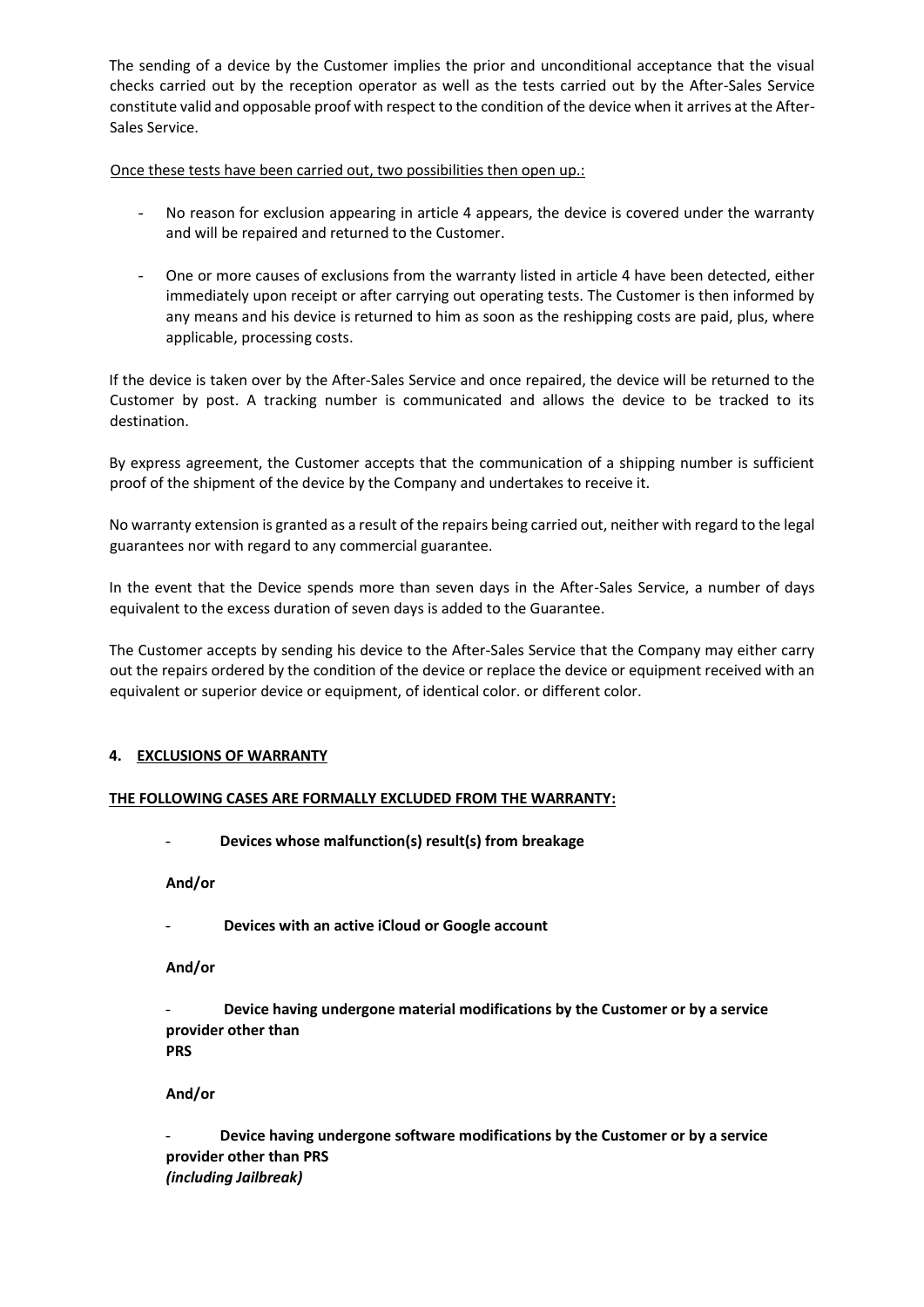#### **And/or**

**- Device whose internal components are damaged (in particular, but not exclusively: SIM reader torn or degraded, cable cut or degraded, no screws blocked, torn or degraded, damaged touchpad, etc.)**

#### **And/or**

**- Devices presenting on its outer shell or on the screen one or more shock(s), blow(s), bump(s), deformation(s), break(s), crack(s), break(s), breach(es), alteration(s) and/or chip(s)**

#### **And/or**

**- Oxidized devices (in temporary or prolonged contact with water or a damp environment leading to oxidation of the circuits)**

#### **And/or**

**- Device having been the subject of a declaration of theft which would have been brought to the express attention of the Company**

#### **And/or**

- **Device presenting a failure not covered by the warranty granted by the Company (in particular, but not exclusively, failure of the motherboard, breakage or deterioration of the Touch Screen)**

#### **And/or**

- **Device whose "Home" button is no longer functional: o Button exchanged within the first six (6) months from the date of purchase o Button replaced by a model without digital recognition between six months (6) and one day and twelve (12) months from the date of purchase o Out of warranty for any declaration made from twelve months and 1 day from the date of purchase**

#### **And/or**

- **Device whose malfunction results from a defective battery and which is the subject of a declaration to the after-sales service more than six (6) months from the date of purchase**

A Device presenting one of the reasons for exclusion of warranty mentioned above will not be taken care of by the After-Sales Service and will only be returned after payment of the reshipping costs, plus, where applicable, processing costs.

### **5. RESOLUTION OF DISPUTES INHERENT TO THE RECEIPT OF DEVICES**

**5.1** A device allegedly sent by the Customer but not received by the Company will not be covered by the Company nor, even less, a refund, except to demonstrate receipt by the Company of the Device by means of the production of an acknowledgment of receipt signed by the Company.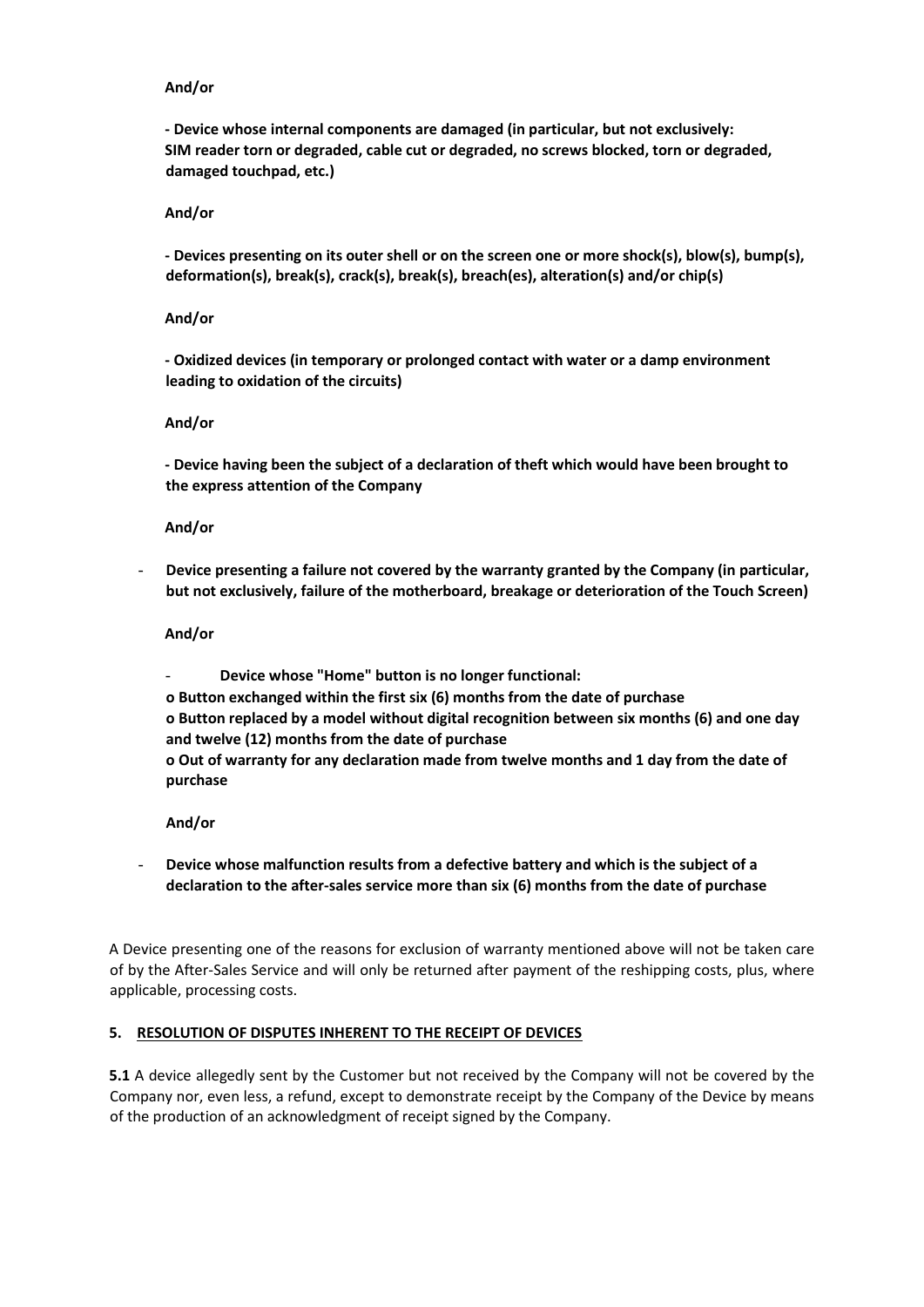**5.2** No obligation (of collection and/or return in particular) will exist for the Company until it has been demonstrated that it has actually received the said device and that it has signed the acknowledgment of receipt.

This is why it is strongly recommended that you only ship your device by registered mail with acknowledgment of receipt and with insurance guaranteeing loss and theft up to the value of the device shipped.

Similarly, it is strongly recommended to take a photo of which it is possible to objectively establish the date just before the shipment of your product in order to provide proof in the event of a dispute with the postal services.

**5.3** Any disagreement relating to the state of the phone on arrival at the After-Sales Service will be resolved by producing the analysis report carried out by the Company's reception operator or by the analysis report of the test software summarizing the information of the device as it was at the time immediately following receipt of the device or, if this is not possible, as soon as the battery has been changed and these tests carried out.

**5.4** The After-Sales Service informs the Customer of its findings and of the malfunctions discovered by any means it deems appropriate, including by telephone.

**5.5** As soon as the malfunctions mentioned appear on the analysis report, either following visual observations by the operator or following an analysis of the Device by the test software, the Device will be deemed to have been received in this state.

**5.6** Consequently, if this report reveals one of the cases constituting an exclusion of warranty, it will not be possible to take charge of the device within the framework of the After-Sales Service and the Device will be returned to its sender in return for payment. applicable shipping costs, plus processing fees if applicable.

### **6. RESOLUTION OF DISPUTES INHERENT TO THE RESHIPPING OF DEVICES**

**6.1** For each shipment, the Company sends to the Customer the registered number in order to allow tracking of the package with the postal services.

**6.2** Any device shipped by the Company and for which it will be able to produce an acknowledgment of receipt bearing the customer's signature will be considered as received by the Customer.

**6.3** As soon as the Company is able to produce an acknowledgment of receipt to the names and address appearing on the customer file attached to the device, the Company will be irrefutably deemed to have satisfied its obligations.

### **7. AGREEMENT RELATING TO CLAIMS AND DISPUTES**

Any Customer complaint relating to one or more repair services must be sent by registered letter with acknowledgment of receipt to the "ASS COMPLAINTS SERVICE" at the address of the Company's headquarters, explicitly indicating the breakdown number and the file concerned. , within the prefixed period of 48 hours from the delivery of the device to the Customer or its recovery, as evidenced by the postmark.

The Company will endeavor to respond as soon as possible.

# **8. CUSTOMER SERVICE**